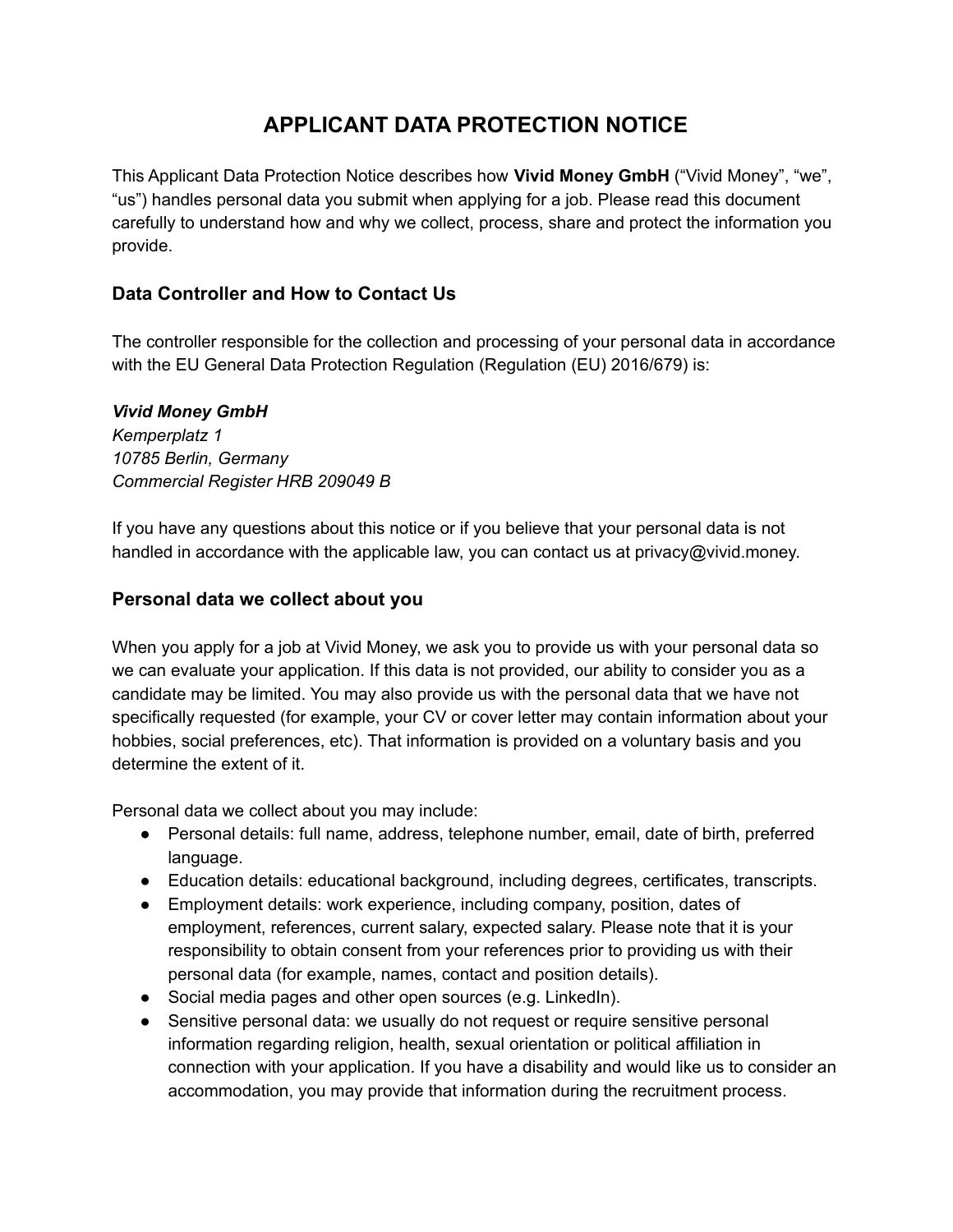- Where applicable, we may be obliged to seek information about your criminal convictions and offences. If we do, we do so because it is necessary for us to carry out our obligations and exercise specific rights in relation to employment.
- Any other information you choose to share with us such as personal or social preferences, hobbies, etc.

#### **How we use your personal data**

Vivid Money will use your personal data for the following purposes:

- recruitment, selection, evaluation and appointment of job candidates for the job you have applied for and for subsequent job opportunities;
- general HR administration and management (in case you become a Vivid Money employee);
- application analysis such as verification of your employment references, background checks and related assessments;
- compliance with corporate governance and legal requirements (for example, our obligations in employment and the safeguarding of your fundamental rights);
- communicate with you and to inform you of the current status of your application and future opportunities (unless you have told us that you do not want us to keep your information for such purposes).

# **Profiling and automated decision making**

We do not make any automated decisions in relation to your application without human involvement.

## **Who we share your personal data with**

We share your personal data only with those who really need it in order to perform their tasks and duties, and to third parties with a legitimate business need. We may disclose your personal data to the following types of third parties:

#### *Service providers*

We may share your personal information with third parties who provide services to us such as recruitment agencies, consultants and attorneys. If your personal data is shared in this way, we do so only on a "need-to-know" basis and we will seek to ensure it is only used in connection with the functions or services these parties will be performing for us and that your personal data is treated by them in a confidential manner. These service providers that we use may change, but we will always seek to ensure that any third parties who handle your personal data will do so in a manner consistent with this Data Protection Notice and in accordance with applicable law.

#### *Vivid Money group companies*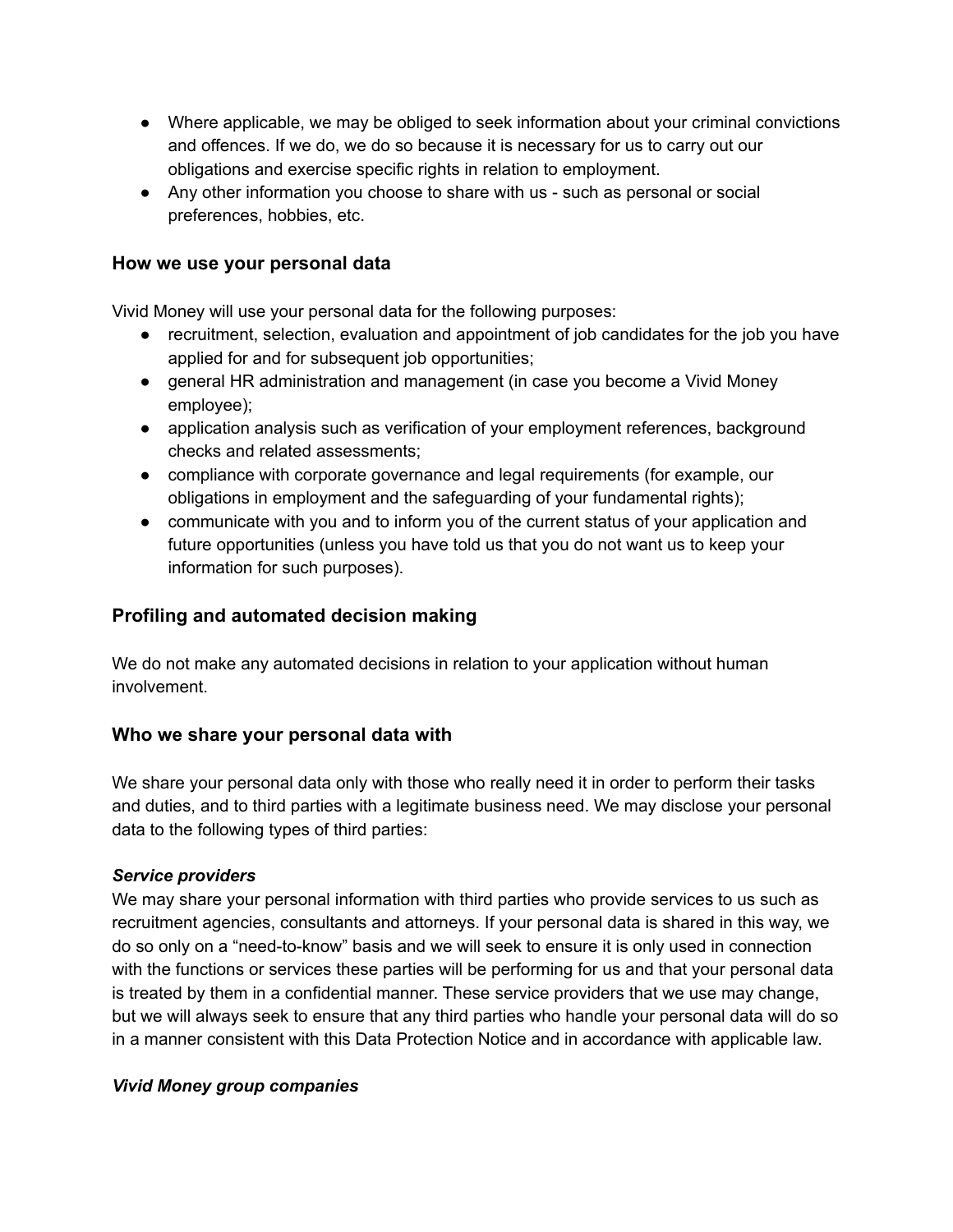We may share your personal data with employees across Vivid Money when it is necessary, for example, if the vacancy you are applying for requires collaboration with colleagues from other companies in the Vivid Money group.

#### *Other third parties*

We may also disclose your personal data to other third parties including:

- As necessary to comply with our legal obligations, including in order to respond to a lawful government request, court order, administrative or judicial process (such as a subpoena or a search warrant);
- As necessary to establish, exercise or defend our legal rights;
- As necessary to protect your vital interests (for example, we may need to share your personal information with third parties in the event of an emergency);
- Where we obtained your consent.

# **Lawful basis for processing**

For the purposes described above, we process your personal data (i) for the performance of a contract or in order to take steps at your request prior to entering into a contract; (ii) on the basis of our legitimate interests - for example, recruitment, selection, evaluation of potential employees; (iii) legal obligation - in cases such as immigration/visa status verification or accommodations for disabled applicants.

## **How long we keep your personal data**

Your personal data will be retained for as long as necessary to determine if your application has been successful. In this case, your data will be added to your employee file.

If your application is unsuccessful, we will keep your details on file for six months after the position you applied for was filled, in order to consider you for future employment opportunities. At the end of that period, or if you object to this processing earlier, we will delete your information. With each update of your applicant profile or each new job application the six-month period begins anew.

## **International transfers**

Our partners, subsidiaries, affiliates and third parties, to which your personal data can be disclosed may be located throughout the world, including outside the EEA; therefore, the data may be sent to countries with different data protection laws than your country of residence. In such cases, we take measures to ensure that your personal data receives a comparable level of protection - for example, we use the Standard Contractual Clauses approved by the European Commission, or other applicable mechanisms.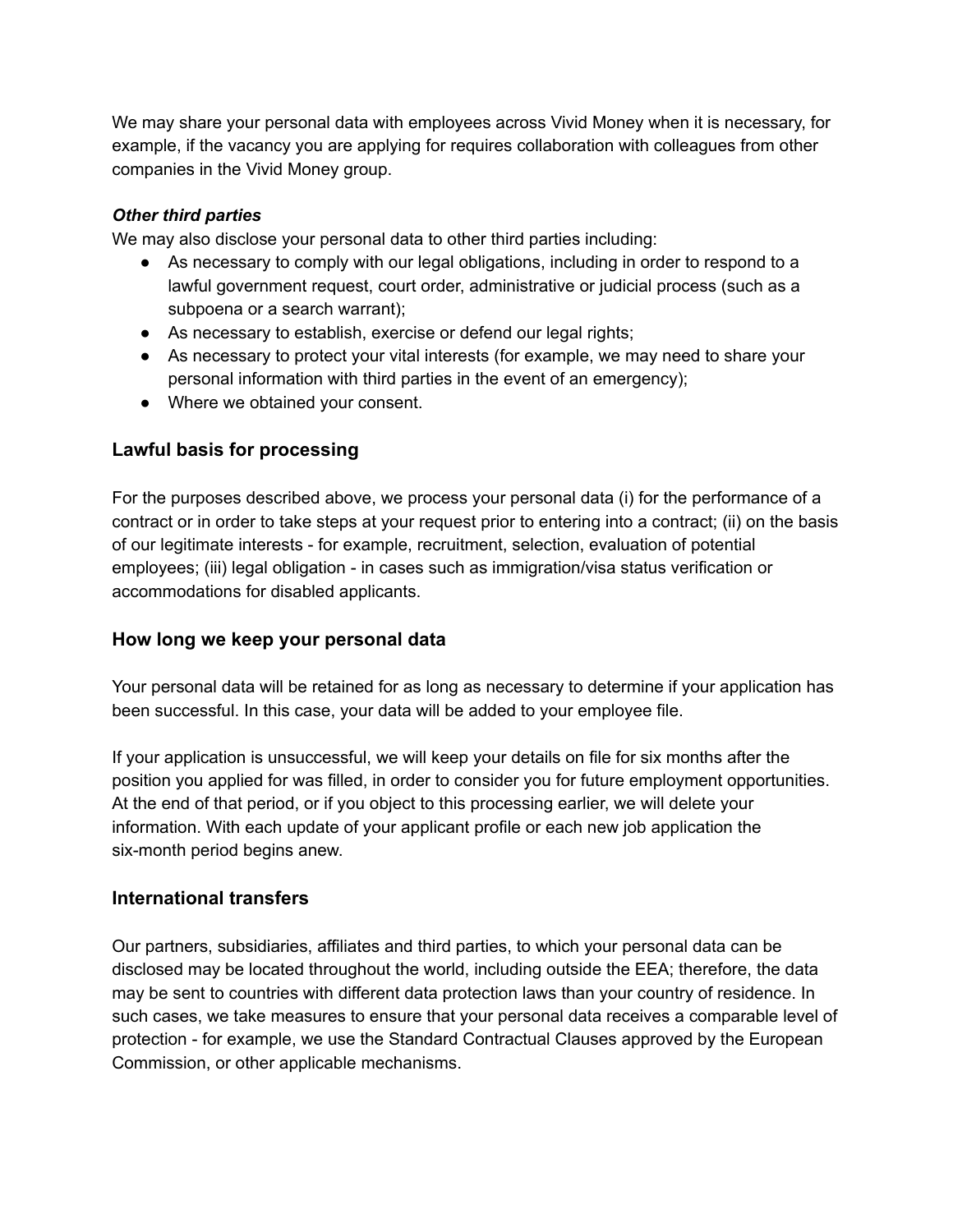# **Your rights**

Data Protection laws provide you with rights to help you understand and control how your personal data is used. These are your rights:

- Right **to be informed** about why and how we are processing your personal data we hope we achieved this by providing you with this Data Protection Notice.
- Right **to have access** to your data you have the right to ask us if we are processing your personal data, why we are doing so, under what lawful basis, the categories of your personal data, whether the data is being sent outside the EU, who we share your data with, how long we keep it, and request a copy of the data we are processing. If you are unable to find sufficient information in our Data Protection Notice, please contact us at *privacy@vivid.money*.
- Right **to object** to some processing direct marketing, or if processing is based on legitimate interests.
- Right **to have your data deleted** otherwise known as "right to be forgotten". You can exercise this right if you withdraw your consent and there is no further legitimate interest in our processing of your data, your objection to processing under legitimate interests outweighs our interests, the processing is no longer necessary, there is a law that requires the data to be deleted, or the processing is unlawful. If you would like to exercise this right, please contact us at *privacy@vivid.money*.
- Right **to restrict processing** if the personal data we are processing is inaccurate, if our processing is unlawful, if the data is no longer necessary for the original purpose of processing but needs to be kept for potential legal claims, or you have objected to processing carried out under legitimate interests and we're still in the process of determining whether there is an overriding need to continue processing.
- Right to **data portability** you can ask for your data that we process using a computer, which you provided to us on the basis of consent or because it was necessary for a contract.
- Right to ask us about **automated decision-making** we don't do that, but if we did, you would have the right to ask us to explain the logic involved in making any automated decisions and for the decision to be reviewed by a human being, if that decision had an effect on your rights or freedoms.
- Right to **rectification** if any of your personal data that we hold is inaccurate, you can request to have it corrected.
- You have the **right to lodge a complaint** with the appropriate data protection authority if you have concerns about how we process your personal data. However, we would appreciate it if you contacted us first and gave us an opportunity to resolve the issue.